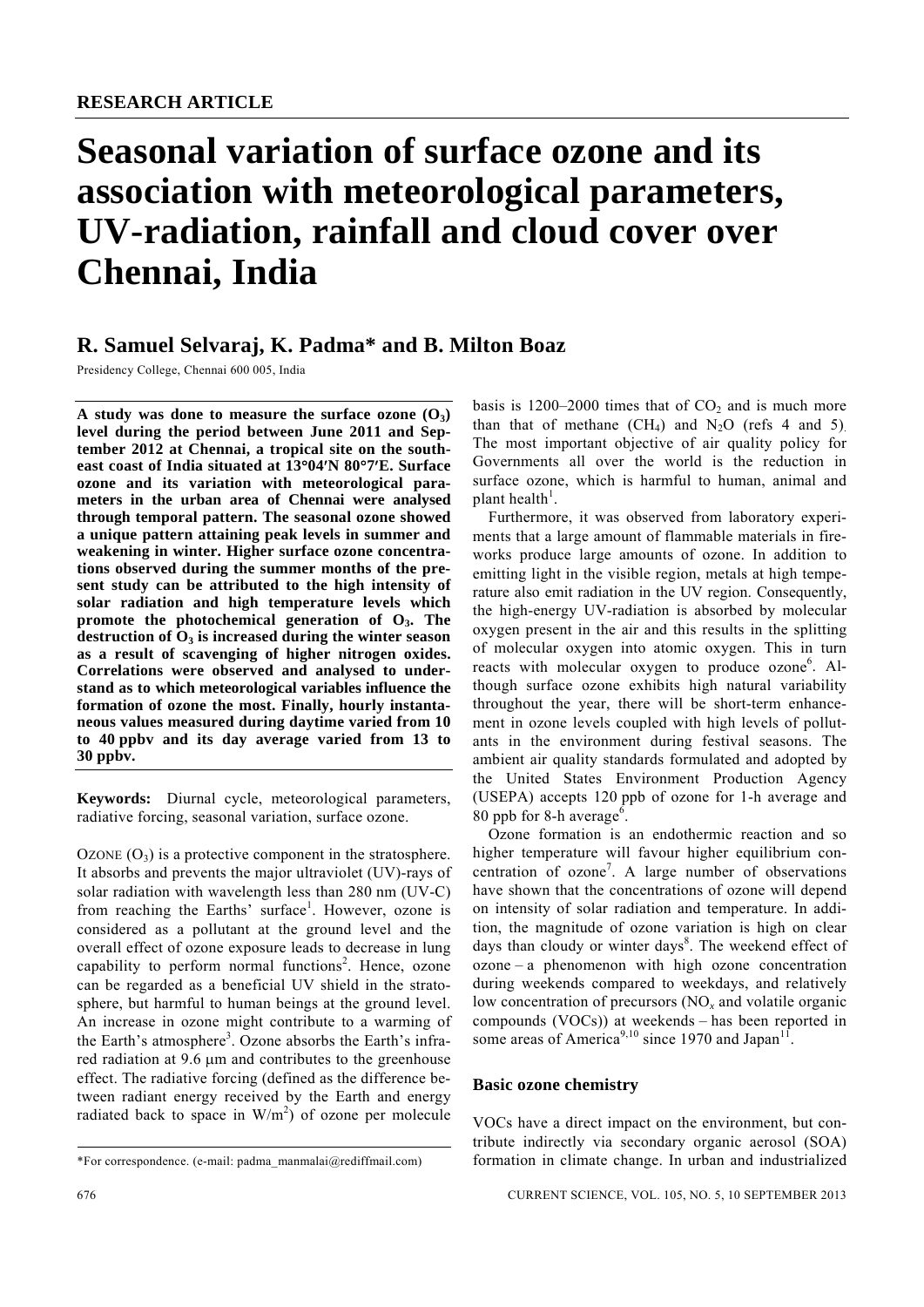regions, use of fossil fuel is a significant source of VOCs. The oxidation efficiency of VOCs is determined by the reactions with hydroxyl (OH) radicals,  $O_3$  and nitrate  $(NO<sub>3</sub>)$  in the atmosphere. The OH radicals are formed through the photo-dissociation of  $O<sub>3</sub>$  by solar UV radia- $\arctan^{12}$ .

$$
O_3 + UV \ (\lambda < 320 \text{ nm}) \rightarrow O_2 + O, \tag{1}
$$

$$
O + H_2O \rightarrow 2OH. \tag{2}
$$

The photolysis of nitrous acid (HONO) can also be a significant source of OH in highly polluted regions.

$$
HONO + UV (\lambda < 400 \text{ nm}) \rightarrow OH + NO.
$$
 (3)

Though OH radicals react with many trace constituents, the oxidation rates of VOCs are much faster than the relatively more abundant trace gases like  $CH<sub>4</sub>$  and carbon monoxide (CO). The following nonlinear reactions involving VOCs and  $NO<sub>x</sub>$  in the presence of solar radiation lead to the production of  $O_3$  and a variety of partially oxidized species. The following equation is a simplified version of many complex chemical reactions, and VOCs react with OH radical to finally produce  $O_3$ .

$$
VOCs + 4O2 \rightarrow 2O3 + CARB + H2O,
$$
\n(4)

where CARB represents carbonyl compounds in the atmosphere<sup>12</sup>. The Earth's troposphere acts like a chemical chamber in which huge quantities of trace species are transformed from one form to another, where ozone can be considered as the principal product of this reaction. Most of the OH radicals are produced by ozone during daytime. In the presence of UV-radiation (h $\nu$ ), oxygen  $(O_2)$  and nitrogen dioxide  $(NO_2)$  react in the atmosphere to form ozone and nitric oxide (NO) through the reactions given in eqs  $(5)$  and  $(6)$ .

$$
NO2 + UV \rightarrow NO + O,
$$
 (5)

$$
O + O_2 \rightarrow O_3. \tag{6}
$$

The resultant ozone, however, is quickly reacted away to form nitrogen dioxide by the process given in eq. (7). This conversion of ozone by NO is referred to as titration. In the absence of other species, a steady state is achieved through the reactions shown by eqs (5), through  $(7)^{13}$ .

$$
O_3 + NO \rightarrow NO_2 + O_2. \tag{7}
$$

Ozone cannot accumulate further unless VOCs, which include hydrocarbons, are present to consume or convert NO back to  $NO<sub>2</sub>$ , as shown in eq. (8).

$$
VOCs + NO \rightarrow NO2 + Other products.
$$
 (8)

$$
CURRENT SCIENCE, VOL. 105, NO. 5, 10 SEPTEMBER 2013
$$

This equation is a simplified version of many complex chemical reactions. As NO is consumed by this process, it is no longer available to titrate ozone. When additional VOCs are added to the atmosphere, a greater proportion of the NO is oxidized to  $NO<sub>2</sub>$ , resulting in greater ozone formation. The rate of photochemical production of  $O_3$  in the urbanized/polluted regions not only depends on the ambient levels of VOCs and NO*x*, but also on their ratio (VOC/NO*x*). Because of this complexity (or nonlinearity) in the chemistry and the roles of various meteorological parameters, the quantitative links of emissions of VOCs and  $NO<sub>x</sub>$  to the concentrations of  $O<sub>3</sub>$  and major photochemical oxidants at a particular location and time are not straight forward<sup>13</sup>.

#### **Objective of the study**

Surface measurement of ozone and some of precursors is being done at several sites in India, but not on a regular basis. According to model calculations, there will be a large increase in surface ozone in the Asian region by the end of this century due to increased emission of ozone precursor gases<sup>14</sup>. So more concentrated measurements are needed to describe natural variation and changes due to anthropogenic sources over the highly polluted urbanized Indian region. In this study, an attempt has been made to address briefly some of the important issues, relevant to the changing climate scenario, with special emphasis on temporal (diurnal and seasonal) variations in surface ozone over a tropical urban site. A study on the interrelation of ozone with available meteorological parameters, viz. relative humidity, temperature, rainfall, wind speed, UV-radiation and cloud cover is carried out and discussed.

#### **Study area**

Chennai, which is situated on the southeast coast of India and northeast coast of Tamil Nadu, has a 19 km long shoreline along the Coromondel coast on a flat coastal plain known as the Eastern Coastal Plains. This area is one of the most highly populated urban sites. Chennai lies on the thermal equator and is also a coastal city. The latitude and longitude of the centre of the city are 80°14′51″E and 13°03′40″N. The city area is about 70 sq. miles and the metro (overall) area is about 456 sq. miles. The elevation above sea level is 6 m and this prevents extreme variation in seasonal temperature. The geographical location of the experimental site is shown in Figure 1; it is located in south Chennai. The different sources of air pollution in Chennai city are classified under the following categories – transport, industries, residential and others. Chennai can be divided into four areas – north, central, south and west. The northern part is primarily an industrial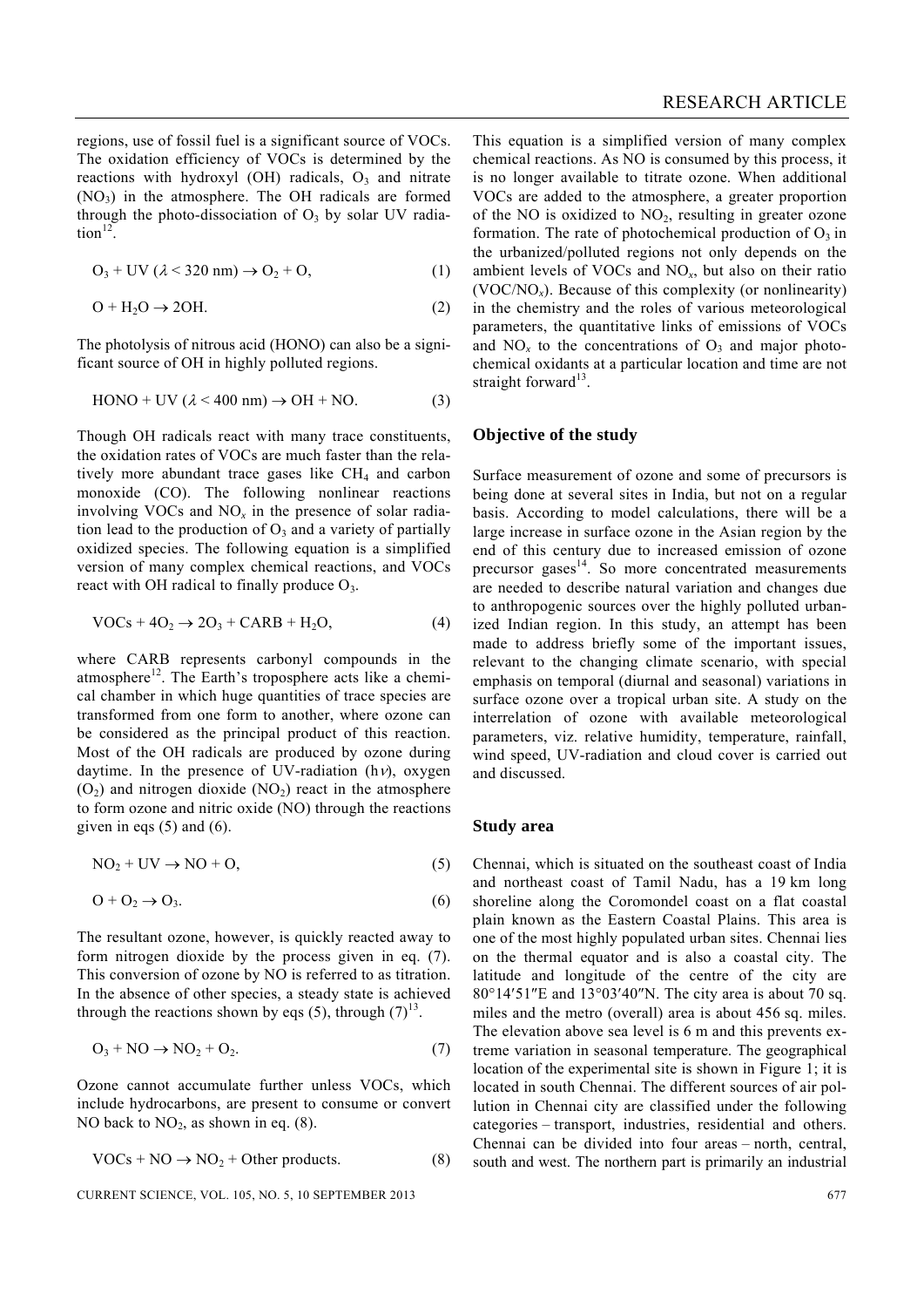

Figure 1. Location of observational site (ref. 28).

area comprising of petrochemical industries in Manali and other general industries in Ambattur (Figure 1).

 Chennai has many industrial areas. Guindy Industrial Area on the southern side has many traditional industries. Sriperumbudur, on the western side, which is located on the Bangalore Highway houses different automobile industries like Hyundai, Ford, etc. It also houses telecom giants like Samsung and Nokia. Manali Industrial Area in the northern suburbs is home to petroleum refineries (Chennai Petrochemical Corporation Limited) and allied petrochemical industries. Ambattur area houses several small-scale industries.

 Surface ozone was measured throughout Tamil Nadu during 2011. It was found<sup>15</sup> that Kanniyakumari district had the highest daily average of 17.8 ppbv. Previous

studies had shown that the maximum value of surface ozone recorded was 56 ppbv during April 2011 in Kanyakumari district<sup>16</sup>. Further, a study at Nagercoil<sup>17</sup> during 2007–10 revealed that daily average of surface ozone varied from 18.91 to 20.08 ppbv. Moreover, when the surface ozone levels were studied<sup>18</sup> in Chennai during  $2004-$ 05, it was found that the hourly values varied from 1 to 50.27 ppby. The ground-level  $O_3$  concentration in Chennai<sup>3</sup> varied between 2 and 53 ppbv. In the urban Delhi area, ozone concentration in the ambient  $\arctan^{19}$  varied from 9 to 128 ppbv at four different sites during 1989–90. Some studies have indicated that the effects of  $O<sub>3</sub>$  on vegetation are quite severe in India<sup>20</sup> and other parts of Asia21,22. A limited number of studies have analysed the seasonal variation in surface ozone and its precursors in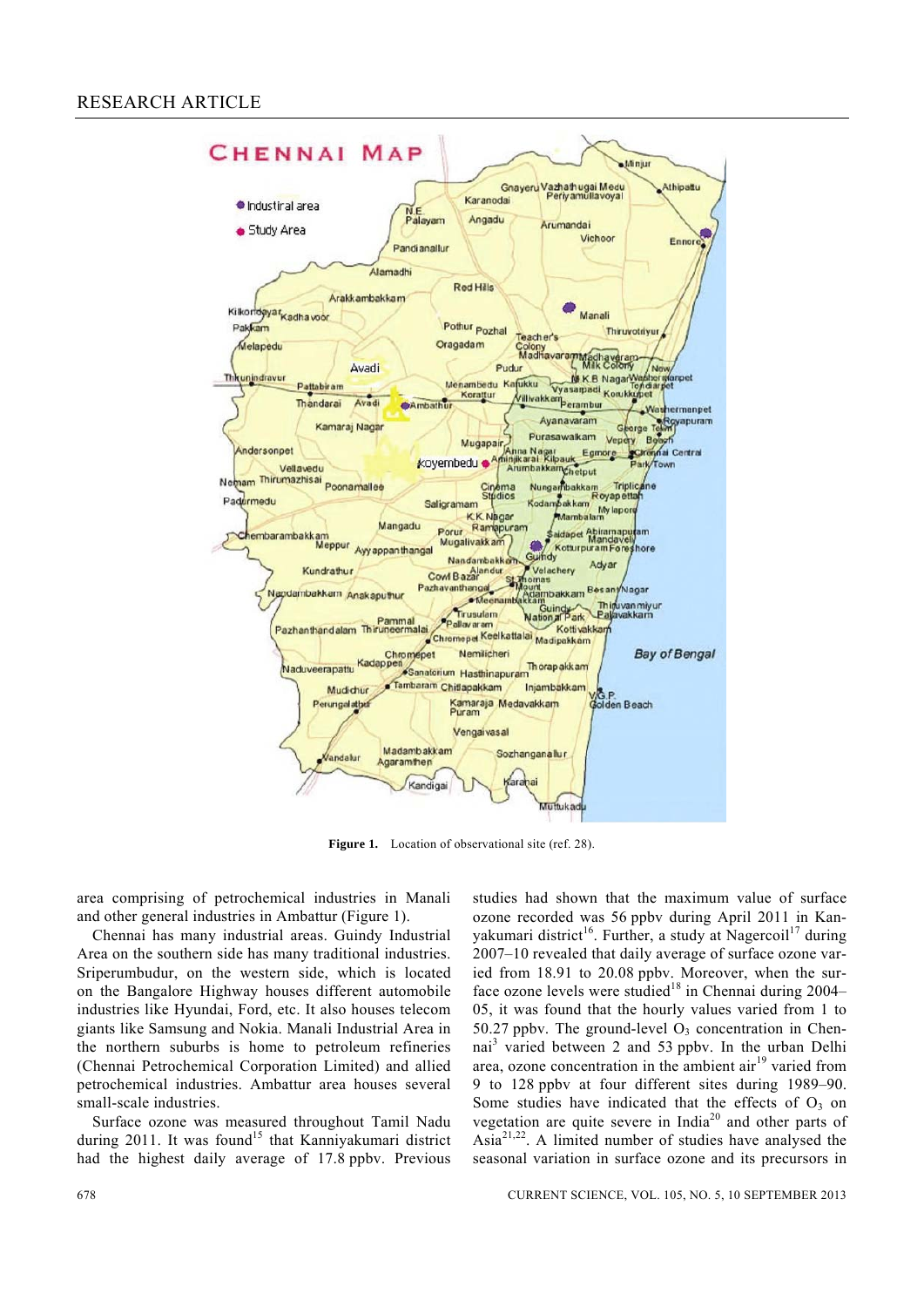urban areas of India<sup>23</sup>. To the best of our knowledge, no measurements have been carried out over Chennai metropolitan area in recent years. Hence in the present study, the surface  $O_3$  concentration was measured in this urban site, Chennai. The surface ozone was found to often reach higher levels in urban area of Chennai. This study was conducted at Koyembedu, which houses Chennai's mofussil bus terminus; hundreds of buses and other vehicles ply daily and hence vehicular emission is very high. This site is surrounded by a number of industrial areas located within a short radius. Further, a wastewater purifying plant is also located in close proximity.

 According to the frequency of rainfall, a year can be divided into four seasons. The period between January and February represents the winter months and the period between March and May summer months. Southwest mansoon (SWM) is between June and September, and October to December is the period of northeast monsoon (NEM). Figure  $2c$  shows that the seasonal variation of  $O_3$ at this site. While the lowest seasonal average was observed during winter (12.2 ppbv), the highest average was during summer (16.3 ppbv). During the SWM season the average was 15.4 ppbv followed by NEM season with 14 ppbv. Low concentrations observed during the winter season as a result of higher NO*x* scavenging, lower photochemical reactions due to lower intensity of solar radiation and lower ambient temperature lead to a decrease in the concentration of  $O_3$ . The destruction of  $O_3$  is increased in NEM was attributed to the non-availability of adequate solar radiation due to cloudy skies, and also the reduction in precursors species from the atmosphere by rain which took place during this season<sup>5</sup>.

 During the study period, the average maximum day temperature was about 34.1°C observed in summer and average minimum temperature of about 27.38°C was observed during monsoon. The humidity reached its highest daily average value of 82% and the lowest daily average was 37.5%. Further, the hourly average of wind speed varied from a minimum of 2.3 m/s to a maximum of about 10.2 m/s during the study period. The daily average was in the 0.24–5.5 m/s range.

## **Methods**

Surface ozone measurements were carried out daily and ten measurements were made on all days between 08.00 h and 17.00 h (IST) during the period from June 2011 to September 2012. Furthermore, wind speed, temperature, relative humidity and UV-radiation were also measured simultaneously. Rainfall and cloud cover data were obtained from Regional Meteorological Centre, Nungambakkam, Chennai.

 An aeroqual series 200 ozone monitor was used to measure low and high surface ozone levels. Its low concentration ozone head measures the ozone concentration

from 0.000 to 0.500 ppm and a high concentration ozone head measures ozone concentration from 0.050 to 20.00 ppm. Accuracy of a low concentration ozone head is  $\pm$  0.010 ppm (from 0 to 0.100 ppm)  $\pm$  10% (from 0.100 to 0.500 ppm), while that of a high concentration ozone head is  $\pm 10\%$  (from 0.20 to 2.00 ppm),  $\pm 15\%$  (from 2.00 to 20.00 ppm), the measurement units being either ppm or  $mg/m<sup>3</sup>$ . The sensor type is a gas sensitive semiconductor (GGS), which works on the principle of absorption of UV-radiation by ozone in the ambient air. The ozone sensor was calibrated against a certified UV photometer. The particular instrument was chosen for its simplicity and reliability in operation and for its ease of handling, costeffectiveness and speed in obtaining gas concentration level directly. This has been of assistance in estimating the concentration of ground-level ozone in places where there was no permanent measurement. An aeroqual monitor with GSS ozone sensor has been used by several workers for the measurement of atmospheric ozone and nitrogen dioxide<sup>24–27</sup>. UV-radiation had been measured by UV light meter (UV-3450A series). Both instruments were supplied by Unipro Instruments India Pvt Ltd, Mumbai. Digital Anemometer Ms.6250Ms was used for wind speed measurement. Temperature and relative humidity were measured using thermometer and humidity meter.

#### **Results and discussion**

The ozone data and all other corresponding parameters were analysed on the basis of daily and seasonal variations. For the discussion of diurnal variation, all 24 h readings were measured on an hourly basis on the 5th and 6th of every month. We have been measuring hourly instantaneous surface ozone since June 2011 to date and have used it for analysing data from June 2011 to September 2012. Night-time measurements had been made on some days of the month and it was found that surface ozone levels were very low during the night  $(< 10$  ppbv). The hourly values and daily average values were used to analyse the day-to-day variability. Monthly mean was calculated to study the seasonal cycle (Figure 2).

The overall distribution of datapoints  $O_3$  is given in Figure 2*a* with respect to hourly timescale. From the graph it can be seen that the accumulation of datapoints is high in the 10–20 ppby range and varied from minimum 5 ppbv to maximum 40 ppbv. From the time series graph (Figure  $2b$ ) of ozone concentration with respect to daily timescale, it is seen that accumulation of data is high in the 15–18 ppb range. It is clear that daytime average (08.00–17.00 h) of ozone concentration varied gradually from 7 to 30 ppbv, and the highest peak 30 ppbv was attained in the summer season. It can be seen from Figure 2*d* that the highest surface ozone distribution was attained at  $11-15$  and  $16-20$  ppby  $(40\%$  each) and the lowest ozone distribution at 26–30 ppbv (2%).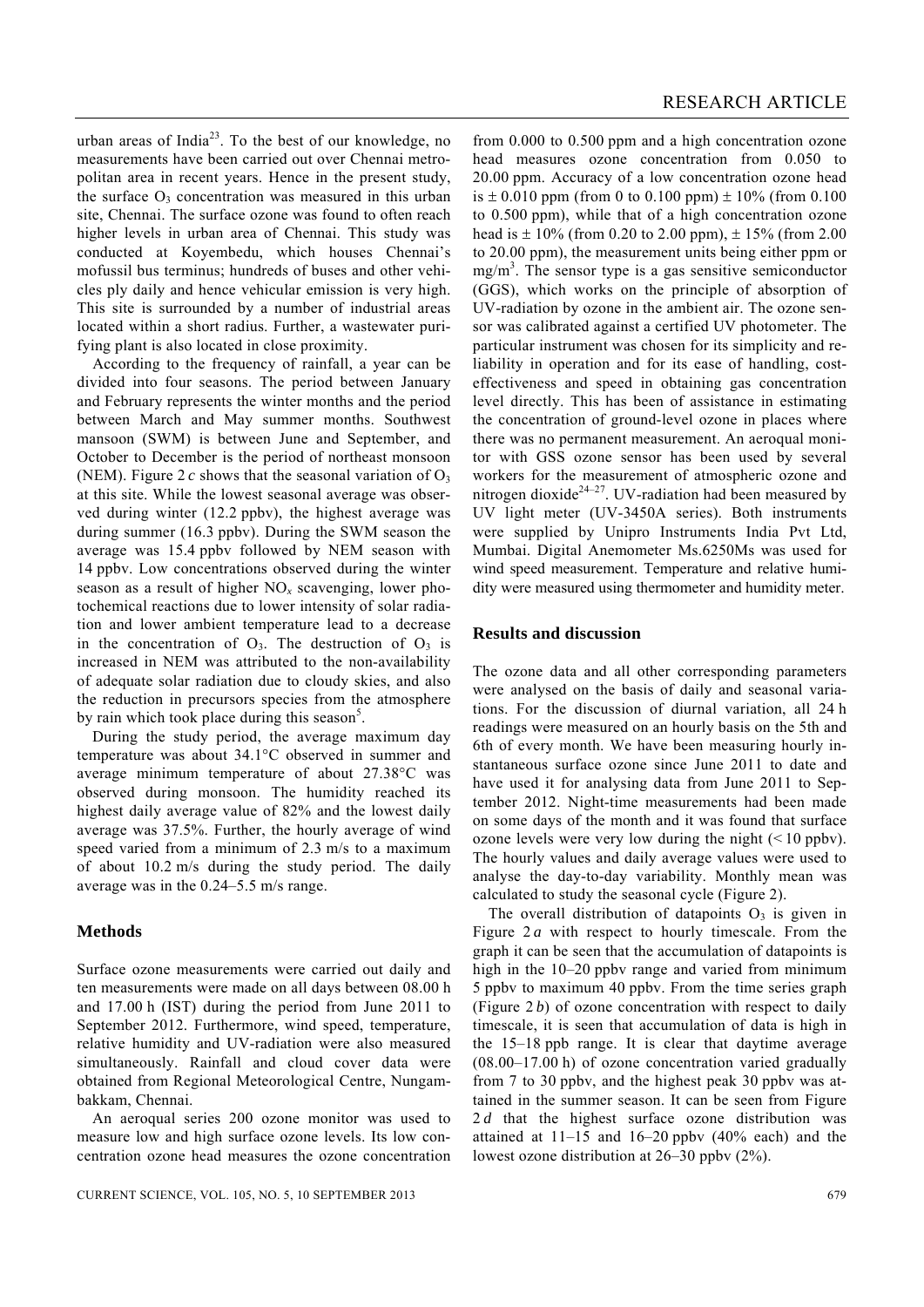

**Figure 2.** *a*, Hourly variation of surface ozone during the study period containing 3720 datapoints. *b*, Daily variation of surface ozone. *c*, Seasonal average of surface ozone. *d*, Frequency distribution of surface ozone during the entire study period.

#### **Diurnal and seasonal variation of ozone**

From Figure 3, it can be observed that surface ozone production during night is quite low. The ozone concentration begins to increase after sunrise around 09 : 00 h (IST) and attains its highest level (25 ppbv) in the afternoon around  $13:00-15:00$  h mainly due to the photolysis of  $NO<sub>2</sub>$  (ref. 8). During late evening hours, i.e. around 18 : 00–24 : 00 h the surface ozone concentration tends to decrease and reaches its lowest value of about 5 ppbv. Low value of  $O_3$  during night could be mostly due to the absence of photo-dissociation and its destruction through titration with NO and surface deposition<sup>1</sup>. The low concentrations of ozone observed during morning hours are due to the lower boundary layer height which mainly reduces the mixing process between the ozone-poor surface layer and the ozone-rich upper layer<sup>12</sup>. The rate of production of surface ozone during winter months is found to be minimum in an urban location. This can be attributed to the shrinking of the boundary layer height, as well as relatively low precursor gas concentration at the surface layer. The net loss of ozone observed rather late in the evening is due to slow titration of ozone because of low NO*x* concentration. Further, a considerable amount of vehicular emission at this site makes it a rich  $NO<sub>x</sub>$  environment where the titration process of ozone would dominate more than its production<sup>12</sup>. Concentration of  $O_3$ increases with high temperature and low relative humidity (Figure 3 *a* and *b*). High temperature increases the emission of  $NO_x$  from soil<sup>3</sup>, which may be one of the reasons for increase in  $O_3$  concentration with temperature.

 The variation in ozone concentration in different seasons may be due to the variation in  $NO<sub>x</sub>$ , CO, CH<sub>4</sub>, hydrocarbon levels and changing meteorological conditions like temperature, cloud cover, wind velocity, wind direction, relative humidity and rainfall<sup>5</sup>. The seasonal diurnal pattern has been determined by taking the overall average of the diurnal ozone values of various months. It could be observed that the pattern is almost similar during all the seasons, with a rise in ozone mixing ratio after sunrise and further attaining highest value during noon. However, it can be clearly observed that there is a significant difference in the average ozone values for various seasons. During summer, the diurnal pattern showed a peak followed by SWM and almost similar values during monsoon and winter periods. Such behaviour could be expected due to its direct relationship to the availability of precursor gases and favourable meteorological conditions. It can be seen that in summer the highest mean ozone concentration was 25 ppbv and lowest was 5.7 ppbv. For SWM the highest value was 22.5 ppbv and the lowest was 6.7 ppbv. The maximum and minimum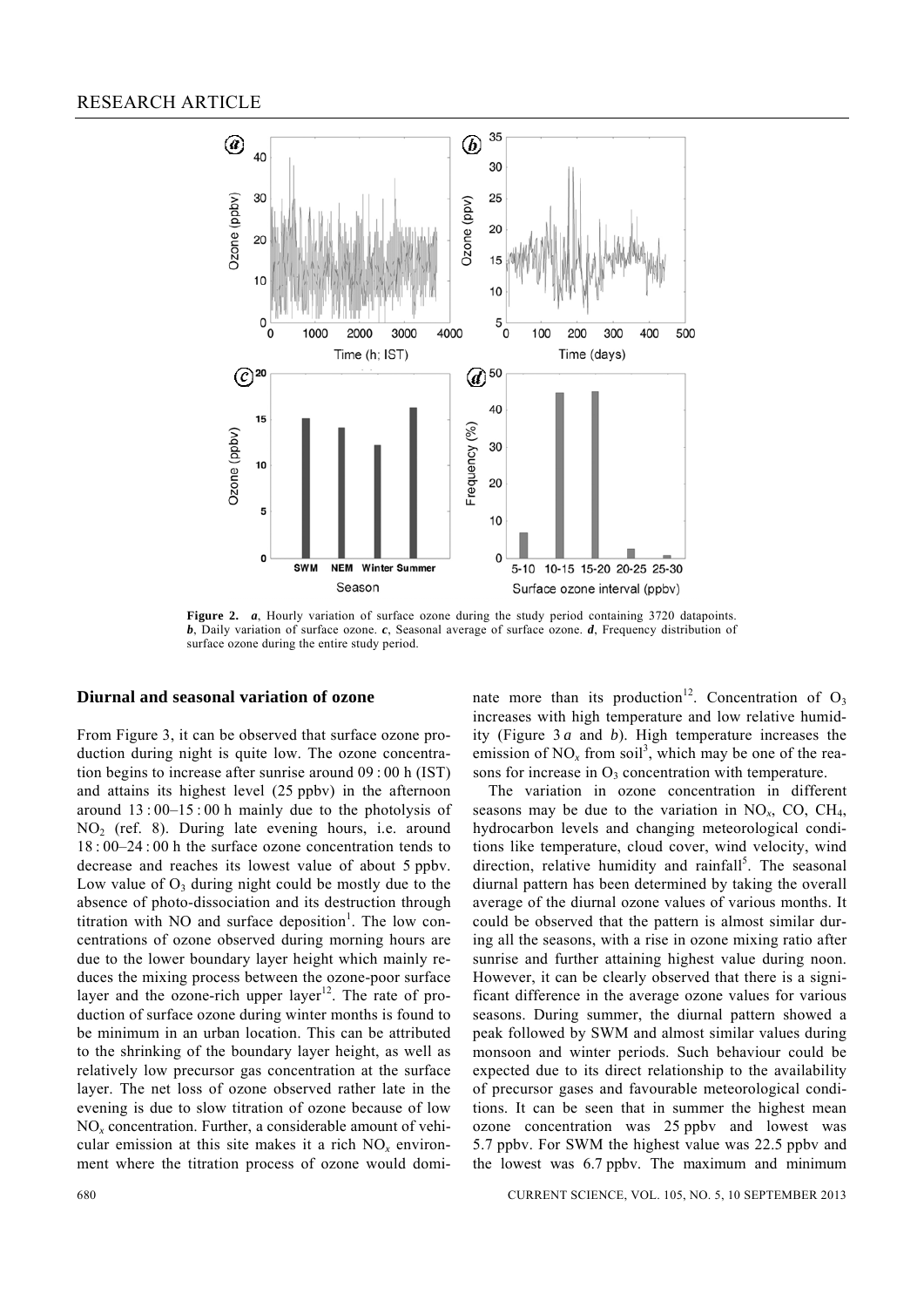

**Figure 3** *a***–***d*. Diurnal variation of (*a*) ozone and temperature (*T*) and (*b*) ozone and relative humidity (RH). *c*, Seasonal average of diurnal cycle of surface ozone. *d*, Diurnal cycle of surface ozone alone.

mean ozone concentration in winter season was 14 and 6.4 ppbv respectively. Moreover, NEM values were lower than that of SWM at 15 ppbv and 5 ppbv respectively.

observed in monsoon. In all the seasons it was observed that the highest temperature was reached at 15 : 00 h.

## **Variation of ozone with meteorological parameters**

The variation in surface ozone concentration depends on not only on precursor emissions but also on meteorological conditions. Meteorological variables such as near surface wind, temperature and precipitation influence the ozone formation, deposition and transport process by affecting photochemical reactions and atmospheric dynamic conditions<sup>18</sup>. The influence of available meteorological variables on the surface ozone concentration at the observational site is discussed briefly in the following sections (Table 1, Figure 4).

## **Correlation between temperature and surface ozone**

The scatterplot in Figure 4 *a* shows the relation between temperature and ozone in different seasons. A positive correlation is found in almost all the seasons. The *r* (correlation coefficient) values and *m* (slope) values are given in Table 1. Ambient air temperature differs with seasons of the year and time of the day. The photochemical production of surface ozone is a direct consequence of the ambient temperature and solar flux, and its concentration increases with respect to both parameters<sup>5</sup>. During the study period, the average maximum day temperature was about 34.1°C which was observed in summer and average minimum temperature of about 27.38°C was

## **Correlation between relative humidity and surface ozone**

Figures 3 *b* and 4 *b* and Table 1 clearly show the relation between relative humidity and ozone in different seasons. When the humidity is higher, the major photochemical pathways for removal of ozone will be enhanced. From Table 1, it is clear that the relative humidity shows negative correlation with surface ozone in all the seasons. Furthermore, correlation between ozone and humidity is more pronounced in monsoon than summer. Hence the ozone concentration has a strong dependence on humidity. The humidity reaches its highest daily average value of 82% in monsoon season and the lowest daily average value of 37.5% in summer season.

## **Correlation between wind speed and surface ozone**

It is known that there is a clear relationship between ambient air quality and wind speed. This parameter is important for the dispersion and transport of ozone and its precursors from their emission sources. At the place of study hourly average wind speed varied from a minimum 2.3 m/s to a maximum of about 10.2 m/s during the study period. The daily average was in the 0.24–5.5 m/s range. August and September experienced maximum wind speed. From Table 1 and Figure 4 *c* it is clear that in the study area wind speed had a positive correlation with surface ozone concentration during most of the seasons. The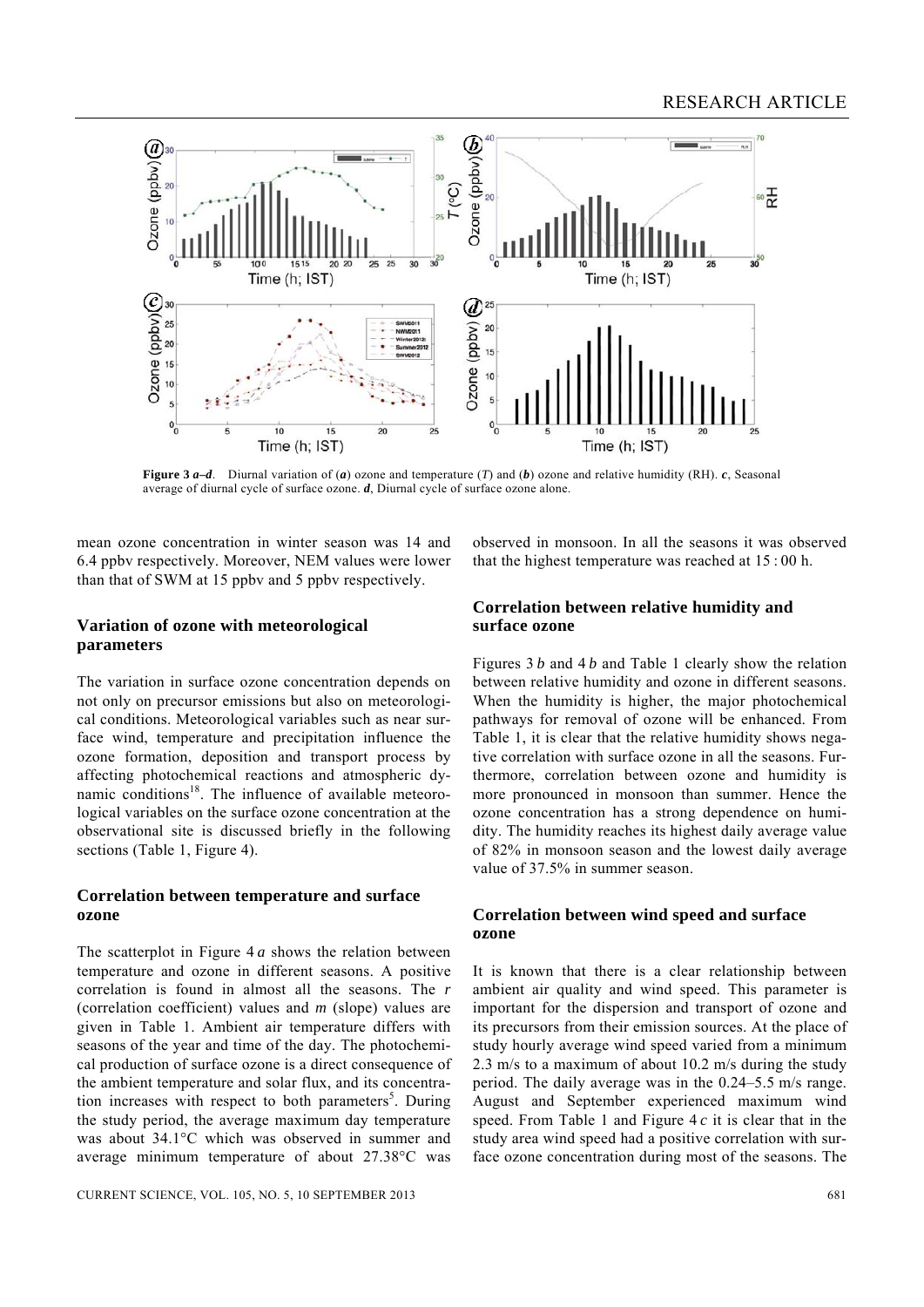| <b>Table 1.</b> Correlation between ozone and meteorological parameters |                                              |                  |                                             |                  |                                                    |                  |                                               |                  |
|-------------------------------------------------------------------------|----------------------------------------------|------------------|---------------------------------------------|------------------|----------------------------------------------------|------------------|-----------------------------------------------|------------------|
|                                                                         | Correlation between<br>ozone and temperature |                  | Correlation between<br>ozone and wind speed |                  | Correlation between<br>ozone and relative humidity |                  | Correlation between<br>ozone and UV-radiation |                  |
| Season                                                                  |                                              | $\boldsymbol{m}$ |                                             | $\boldsymbol{m}$ |                                                    | $\boldsymbol{m}$ | r                                             | $\boldsymbol{m}$ |
| <b>SWM 2011</b>                                                         | 0.032                                        | 0.05             | $-0.191$                                    | $-0.3$           | $-0.05$                                            | $-0.023$         | 0.05                                          | 0.01             |
| <b>NEM 2011</b>                                                         | 0.057                                        | 0.19             | 0.27                                        | 0.75             | $-0.56$                                            | $-0.37$          | 0.25                                          | 0.15             |
| Winter 2012                                                             | 0.063                                        | 0.04             | 0.14                                        | 0.62             | $-0.28$                                            | $-0.1$           | $-0.063$                                      | $-0.03$          |
| Summer 2012                                                             | 0.132                                        | 0.18             | 0.22                                        | 0.44             | $-0.024$                                           | $-0.083$         | 0.11                                          | 0.05             |
| <b>SWM 2012</b>                                                         | 0.22                                         | 0.41             | 0.34                                        | 1.2              | $-0.62$                                            | $-0.11$          | 0.064                                         | 0.02             |

*r*, Correlation co-efficient; *m*, slope value; SWM, Southwest monsoon; NEM, Northeast monsoon.



**Figure 4** *a*–*d*. Relation between ozone and temperature (*a*), RH (*b*), wind speed (*c*) and ozone and UV-radiation (*d*) in different seasons.

reason for a negative correlation in SWM can be attributed to insufficient wind dynamics and local wind circulation patterns that could not make any alteration on the dispersion and transportation of surface ozone<sup>3</sup>.

## **Correlation between UV-radiation and surface ozone**

The solar radiation that reaches the Earth's surface consists of wavelengths between 295 and 3000 nm. Sunlight is commonly separated into three main wavelength ranges; ultraviolet, visible and infrared. Wavelengths between 295 and 400 nm are considered the UV portion of the solar spectrum and it is between 4% and 7% of the total radiation. The spectral range of UV and sub-components are: UV-A (315–400 nm), UV-B (280–315 nm) and UV- $C$  (< 280 nm). Ozone is a secondary pollutant and it is not usually emanated in a straightforward manner from the stacks. Under suitable ambient meteorological conditions (e.g. warm, sunny, clear day), UV-radiation causes the precursors to interact photochemically in a set of reactions that results in the formation of ozone (eqs (5) and (6)).

 Table 1 and Figure 4 *d* show the correlation between UV-radiation and ozone in different seasons of the year 2011 and 2012. During all seasons, except winter the ozone concentration increases with UV-radiation. In winter, it shows a negative correlation. This is because in winter, the absence or presence of sunlight being unimportant, due to higher atmospheric instability the photochemical process slows down and surface ozone gets depleted. In the study area, day average maximum UV radiation of  $42 \text{ w/m}^2$  was experienced during summer season and day average minimum of 3.5  $W/m^2$  was experienced during NEM.

#### **Correlation between rainfall and surface ozone**

The most prominent meteorological feature in the study area was monsoon rainfall. The SWM which usually sets in by the first week of June lasts till September. This is followed by NEM which lasts till December. On the average about 90% of the total rainfall occurs from June to December, which constitutes the monsoon season. The months of January and February with insignificant rain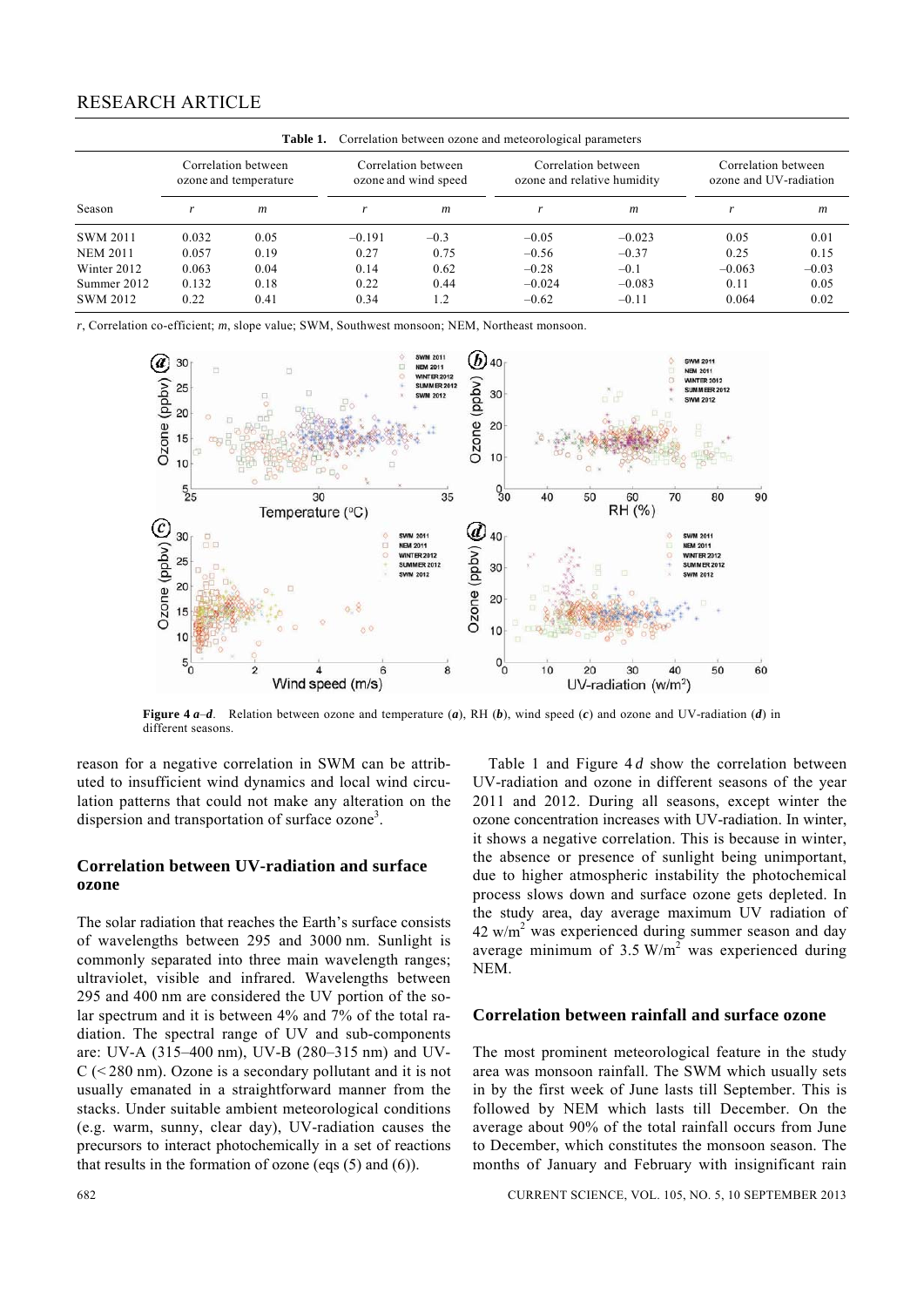

**Figure 5.** Relation between day average of surface ozone and day average of (*a*) rainfall and (*b*) cloud cover.

and moderate relative humidity represent winter season. While the period between March and May represents summer in which high convective activities are observed due to high temperature (Figure 5).

 Figure 5 *a* shows the influence of daily average rainfall on daily average ozone. The concentration of surface ozone attained high value when the rainfall was low and it attained comparatively lower value when maximum rainfall occurred. Correlation coefficient has been found in rainy days only. The overall correlation between average rainfall and average ozone is –0.14. Concentration of  $O<sub>3</sub>$  is affected significantly by rain. Ozone levels tend to be higher under hot and sunny conditions which are favourable for photochemical ozone production. Conversely, wet rainy weather with higher relative humidity is typically associated with low ozone levels provided by wet ozone deposition on the water droplets.

## **Correlation between cloud cover and surface ozone**

Clouds can bring about changes in solar radiation that are responsible for increasing or decreasing photochemical reaction in the troposphere and thus reduce or enhance the troposphere ozone concentration. They can directly absorb ozone and its precursors in cloud liquid water, thereby decreasing the tropospheric ozone<sup>2</sup>. Figure 5*b* shows that the concentration of surface ozone attained higher value during low cloud occurrence and compara-

CURRENT SCIENCE, VOL. 105, NO. 5, 10 SEPTEMBER 2013 683

tively lower value at both higher and moderate cloud occurrence. It is found that the overall correlation between cloud occurrence and ozone concentration (*r*) is  $-0.159$ . This indicates that cloud occurrences which affect the amount of solar radiation reaching the surface of the Earth are important for photochemical reactions in the formation of ozone in the study area.

 Cloud occurrence shows the number of days and/or nights, the sky is fully or partially covered with clouds during various times in each month. Cloud occurrence attained lowest monthly average of 2.7 Oktas in March; then gradually increased and attained maximum monthly average of 5 Oktas in October and gradually decreased.

#### **Conclusion**

During the period of study we were able to collect data containing 3720 datapoints of hourly reading and 466 daily reading at Chennai, a tropical urban site, in the southeastern coastal region of India. The data have been analysed from which we can infer the following.

 Diurnal variation of ozone and variation of ozone along with rainfall, cloud cover, temperature, wind speed and relative humidity in different months have been studied. Therefore changes in these parameters due to climate change will necessarily impact surface ozone concentration. To assess the relation with meteorological parameters, the correlation coefficients between the surfaceozone concentration and meteorological variables were